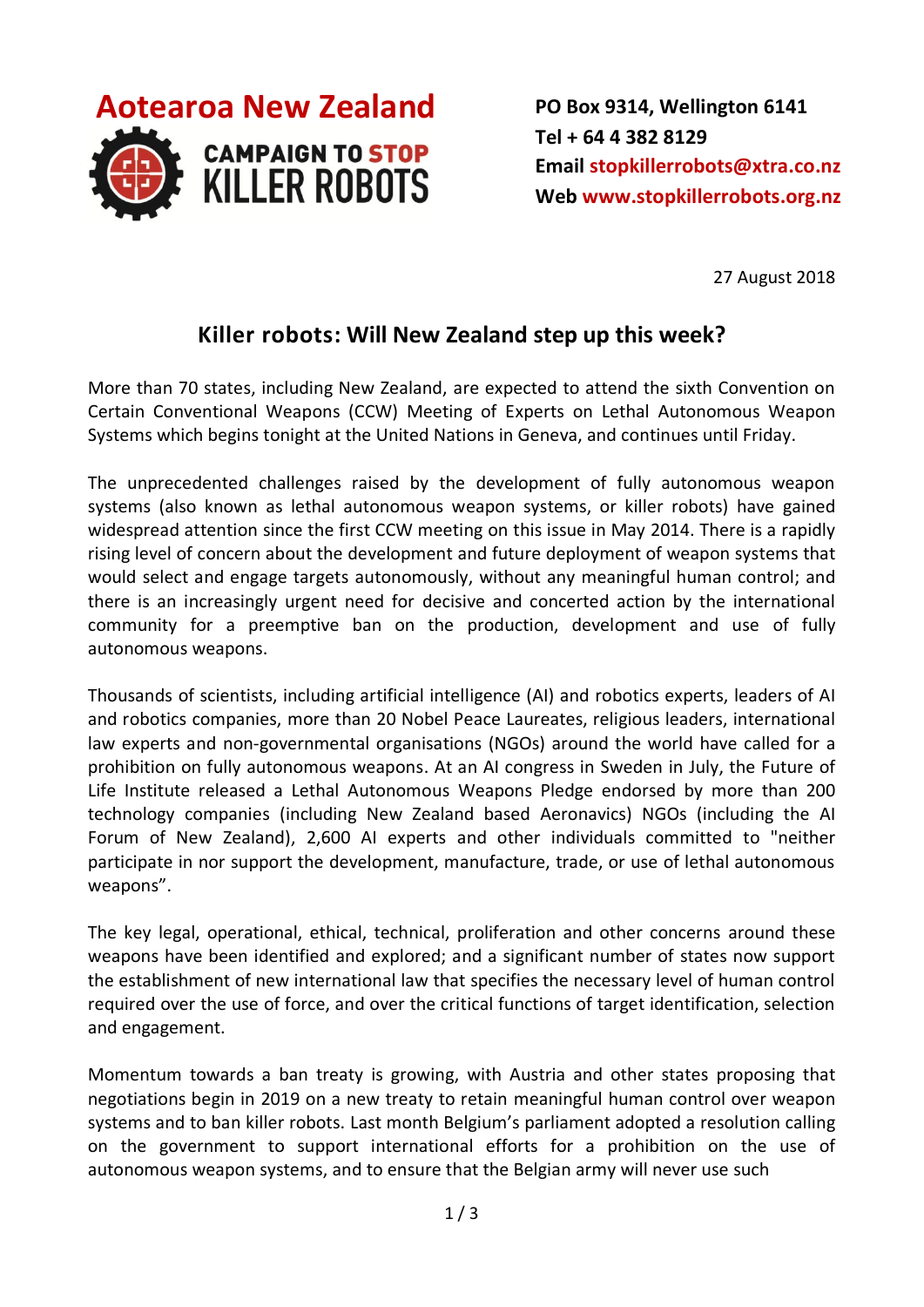weapons; and the European Parliament recommended that European states work towards an international ban on weapon systems that lack human control over the use of force.

New Zealand's position on fully autonomous weapon systems, however, remains unclear. Although the then Minister of Foreign Affairs stated, in a letter to the Aotearoa New Zealand Campaign to Stop Killer Robots (ANZKRC) on 12 July 2013, that New Zealand would develop national policy in this area, this has still not been done; and New Zealand has not yet made a statement explicitly calling for a preemptive ban on killer robots.

It is deeply concerning that New Zealand - which has in the past taken a leading role in the development of new humanitarian disarmament law to prohibit particularly harmful weapons (for example, being actively involved in the negotiations for the 2008 Convention on Cluster Munitions and the 2017 Treaty on the Prohibition of Nuclear Weapons) - has remained on the sidelines of the debate on this unprecedented threat to humanity.

The ANZKRC's concerns about the government's position on fully autonomous weapon systems are shared by the AI Forum of New Zealand, which earlier this year recommended that New Zealand review its position on fully autonomous weapons and consider taking a more prominent international leadership role in the movement to agree an international treaty on their use.

When announcing the reinstatement of the Cabinet position of Minister for Disarmament and Arms Control in February this year, the Prime Minister stated it was to "ensure New Zealand's voice is heard on disarmament and arms control issues" and said: "we must recommit ourselves to the cause of non-proliferation and disarmament, and to the norms and rules which support those endeavours".

Yet, as the new report, *Heed the Call: A Moral and Legal Imperative to Ban Killer Robots*, released by Human Rights Watch and Harvard Law School International Human Rights Clinic last week points out, permitting the development and use of killer robots would undermine established moral and legal standards - fully autonomous weapons not only pose an unprecedented threat to humanity, but also to the foundations of international humanitarian and human rights law.

New Zealand must step up this week at the CCW meeting and announce its full support for negotiations to begin in 2019 on a new treaty to retain meaningful human control over weapon systems and to ban killer robots. Furthermore, national policy leading to legislation to prohibit the development, production or use of fully autonomous weapons systems in New Zealand must be developed as a matter of urgency.

Further information about this week's CCW meeting, with background information on developments to preemptively ban fully autonomous weapon systems, will be released by the global Campaign to Stop Killer Robots in Geneva today at 6pm New Zealand time.